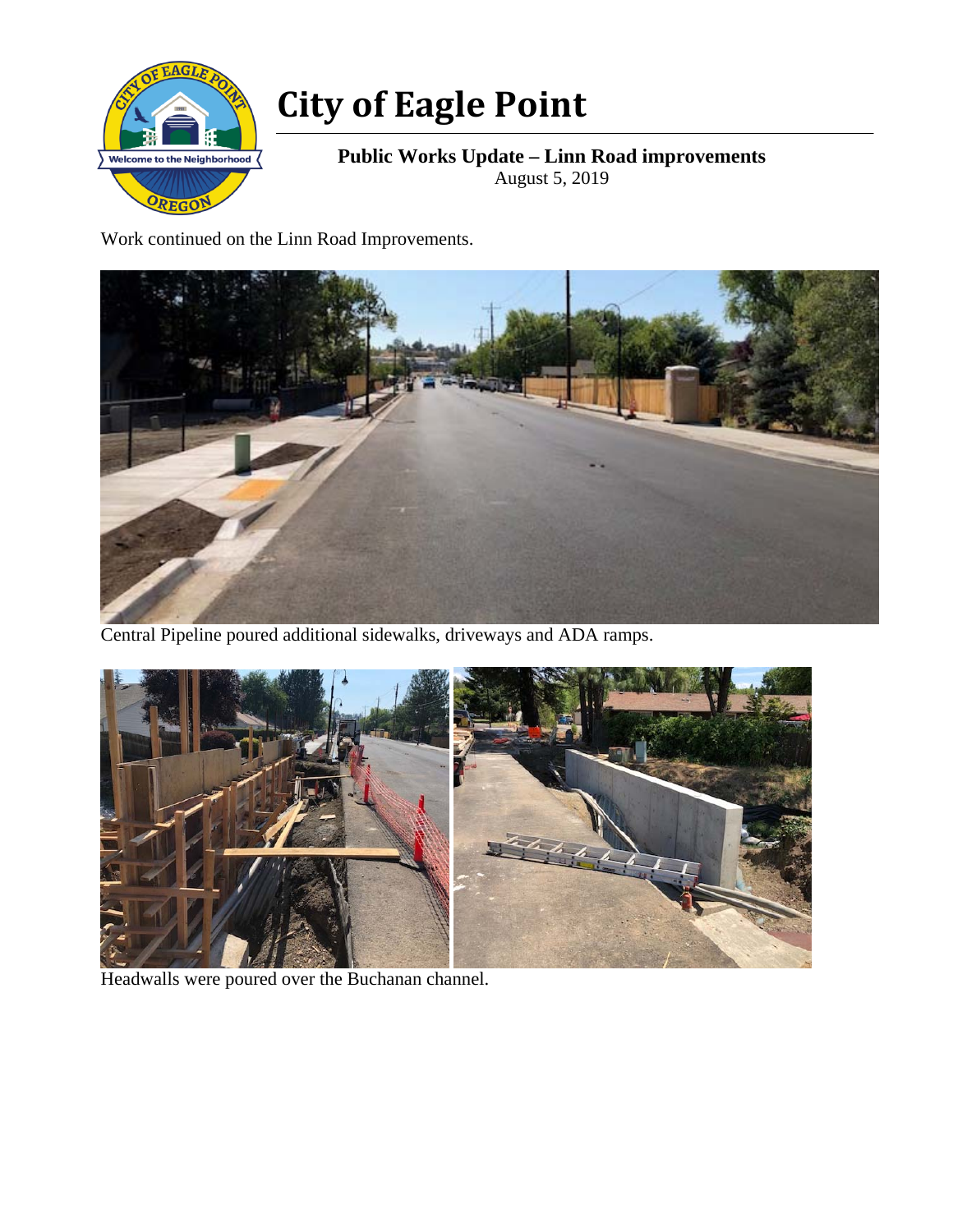

Overstreet Hydroseeding prepared the planter for installation of trees and landscape.



Quality Fence continued placing fencing throughout the project.



Work on side streets for new driveways and property owner modifications continued.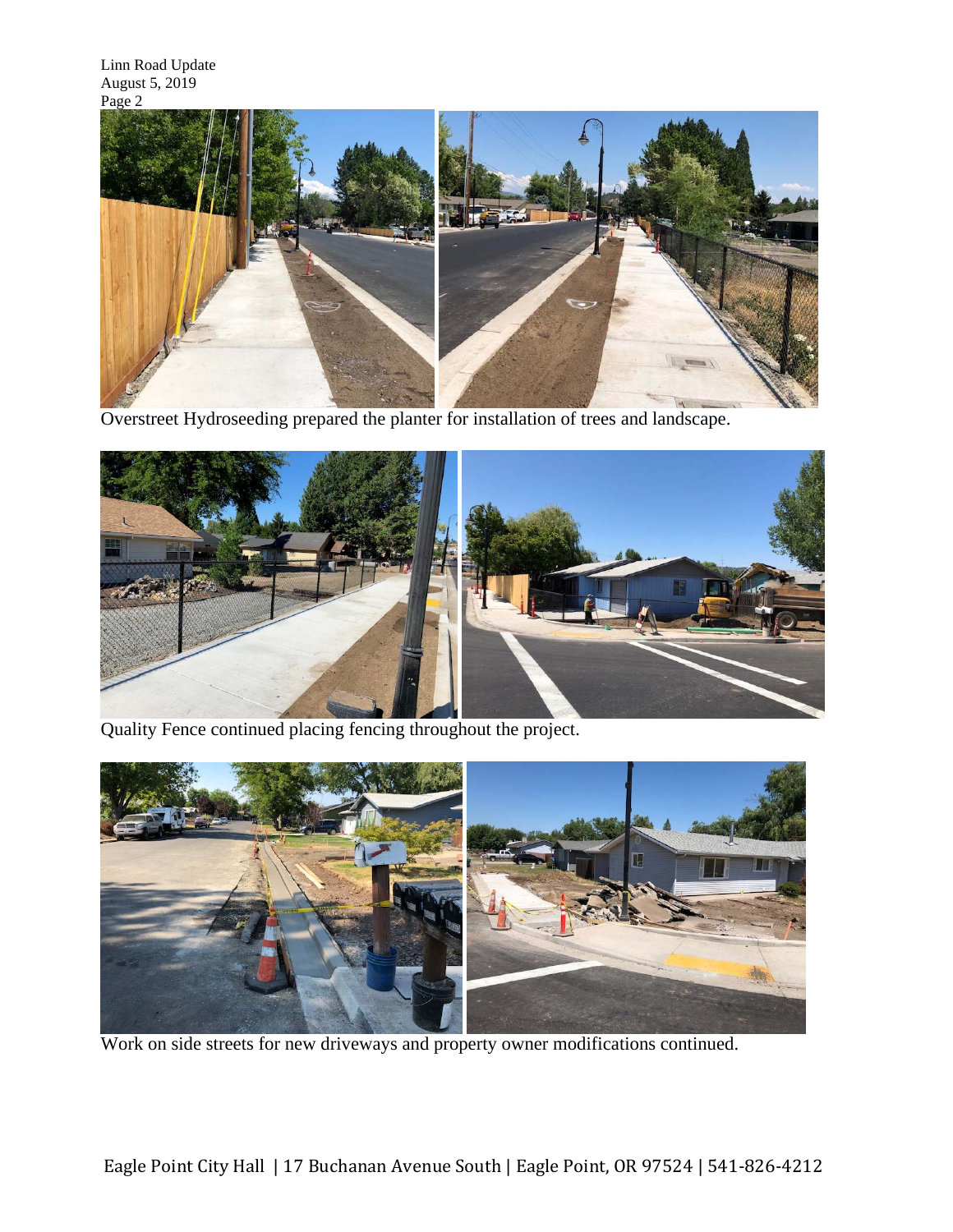Linn Road Update August 5, 2019 Page 2



The last power pole on the south side of Linn Road was removed by Pacific Power.



Hunter Communications removed their last overhead line.